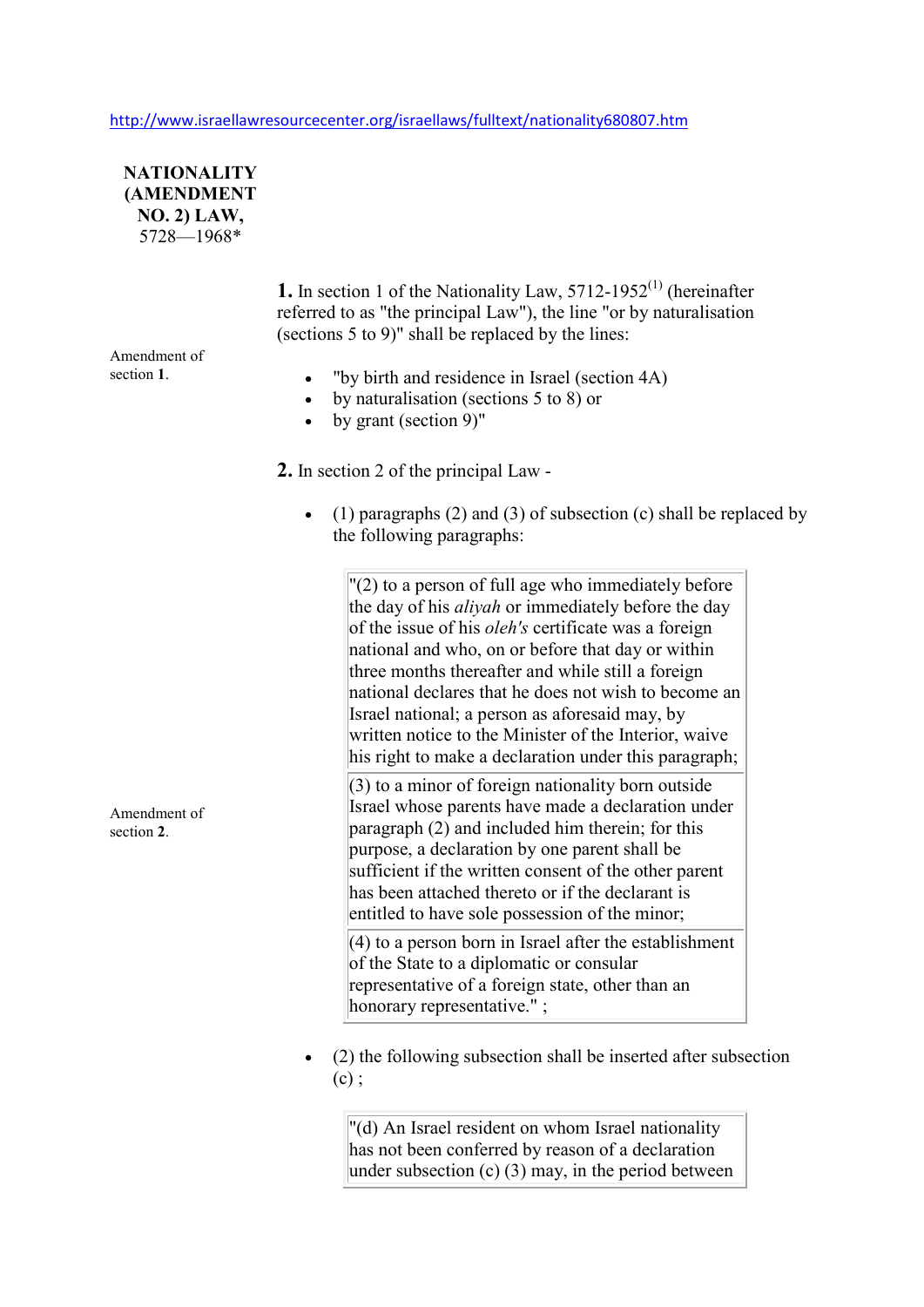his eighteenth birthday and his twenty-first birthday, declare that he wishes to become an Israel national, and from the day of his declaration he shall be an Israel national by virtue of return.".

**3.** The following section shall be inserted after section 4 of the principal Law :

•

|                            |                                                         | 4A.                                                                                                                                                                                                                                                                                                                                                                                                                                                                                                                                                                                                                                                                                                                                                                                                                                                                                                                                                                                                                                                                                        |
|----------------------------|---------------------------------------------------------|--------------------------------------------------------------------------------------------------------------------------------------------------------------------------------------------------------------------------------------------------------------------------------------------------------------------------------------------------------------------------------------------------------------------------------------------------------------------------------------------------------------------------------------------------------------------------------------------------------------------------------------------------------------------------------------------------------------------------------------------------------------------------------------------------------------------------------------------------------------------------------------------------------------------------------------------------------------------------------------------------------------------------------------------------------------------------------------------|
| Addition of<br>section 4A. | "Nationality<br>by birth and<br>residence in<br>Israel. | (a) A person who was born after<br>the establishment of the State in a<br>place which was Israel territory<br>on the day of his birth, and who<br>has never had any nationality,<br>shall become an Israel national if<br>he applies for it in the period<br>between his eighteenth birthday<br>and his twenty-first birthday and<br>if he has been an Israel resident<br>for five consecutive years<br>immediately preceding the day of<br>the filing of his application.<br>(b) Where a person who has filed<br>an application under subsection<br>(a) meets the conditions set out in<br>that subsection, the Minister of<br>the Interior or a person<br>empowered by him in that behalf<br>shall grant the application :<br>Provided that he may refrain<br>from granting the application if<br>the applicant has been convicted<br>of an offence against the security<br>of the State or has been sentenced<br>to imprisonment for five years or<br>more for another offence.<br>(c) Nationality under this section<br>is acquired from the day of the<br>grant of the application.". |

**4.** Section 8 of the principal Law shall be replaced by the following section :

Replacement of section **8**.

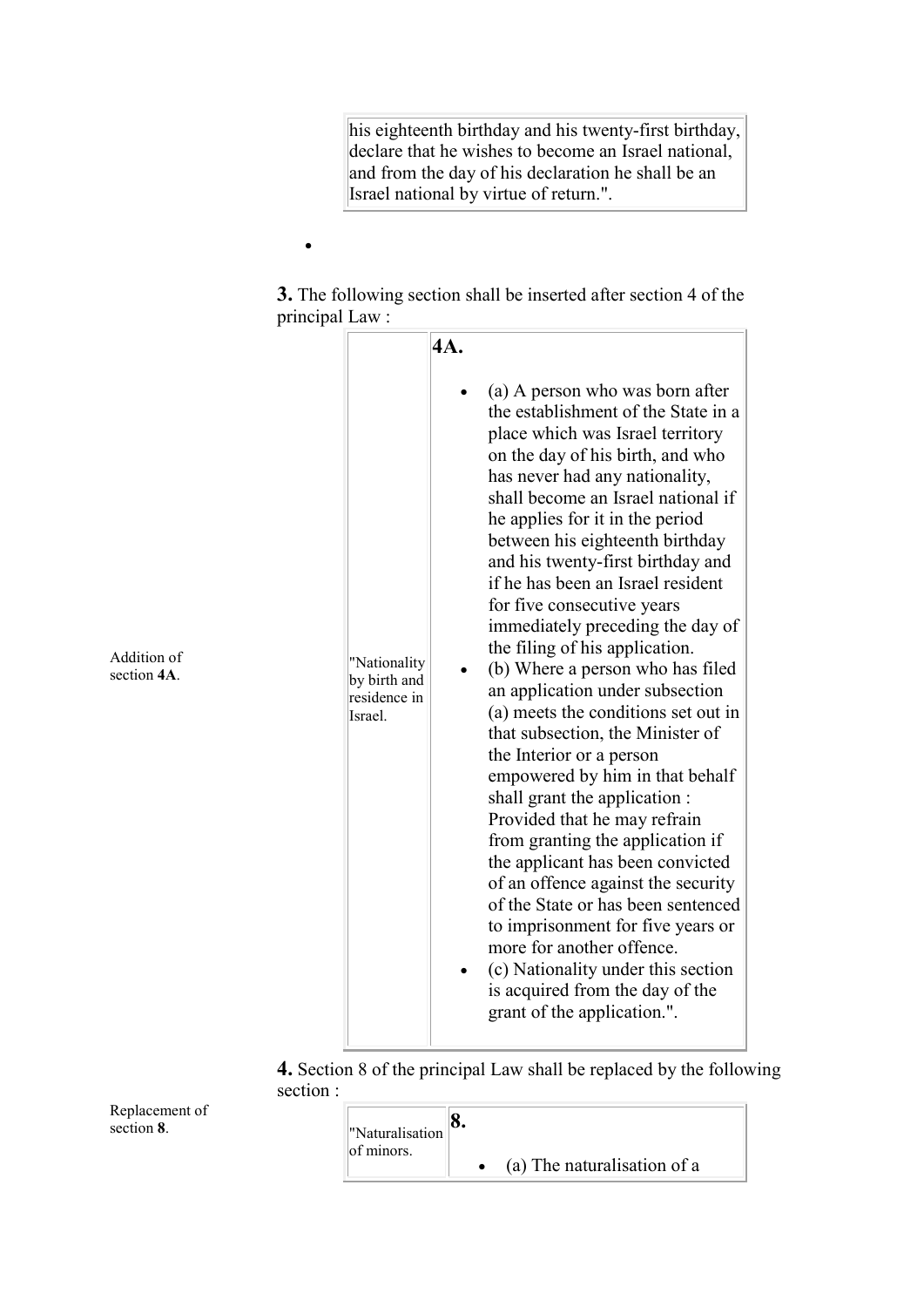| person confers nationality also<br>on his minor child who is an<br>Israel resident, and of whom he<br>is entitled to have possession,<br>on the day of the<br>naturalisation.<br>(b) Where the minor is a<br>foreign national and both his<br>parents are entitled to have<br>possession of him but only one<br>of them has become<br>naturalised, nationality shall<br>not be conferred upon the<br>minor under subsection (a) if<br>one of the parents declares that<br>he does not wish him to |
|---------------------------------------------------------------------------------------------------------------------------------------------------------------------------------------------------------------------------------------------------------------------------------------------------------------------------------------------------------------------------------------------------------------------------------------------------------------------------------------------------|
| become an Israel national.".                                                                                                                                                                                                                                                                                                                                                                                                                                                                      |
|                                                                                                                                                                                                                                                                                                                                                                                                                                                                                                   |



| "Grant of<br>nationality<br>to minors. | (a) Where a minor who is not an<br>Israel national is an Israel resident,<br>the Minister of the Interior may, if<br>he sees fit to do so, grant him<br>Israel nationality; if the minor is<br>the child of an Israel national, the<br>Minister of the Interior may grant<br>him nationality even if he is not an<br>Israel resident.<br>(b) Nationality under this section<br>shall be granted upon the<br>application of the representative of<br>the minor, within the meaning of<br>the Capacity and Guardianship<br>Law, 5722-1962 <sup>(2)</sup> .<br>(c) Nationality under this section is<br>conferred by the issue of a |
|----------------------------------------|----------------------------------------------------------------------------------------------------------------------------------------------------------------------------------------------------------------------------------------------------------------------------------------------------------------------------------------------------------------------------------------------------------------------------------------------------------------------------------------------------------------------------------------------------------------------------------------------------------------------------------|
|                                        |                                                                                                                                                                                                                                                                                                                                                                                                                                                                                                                                                                                                                                  |
|                                        | certificate from the Minister of the<br>Interior and with effect from the<br>day prescribed by the Minister in<br>the certificate.".                                                                                                                                                                                                                                                                                                                                                                                                                                                                                             |

**6.** In section 10 of the principle Law -

Amendment of section **10**.

• (1) the words "Subject to the provisions of subsection (f) shall be inserted at the beginning of subsection (e)";

Replacement of section **9**.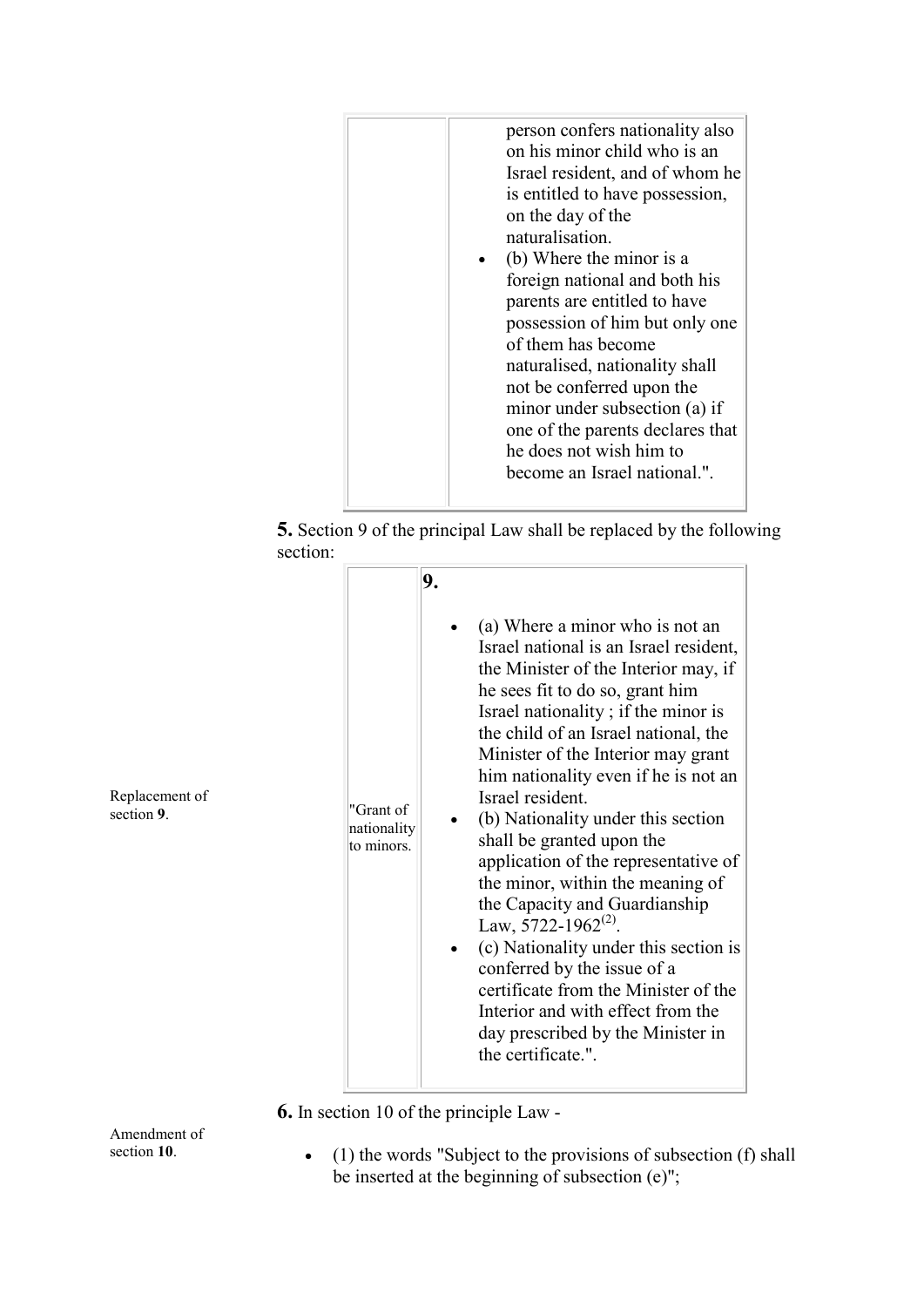- (2) after the words "justifying it" in subsection (f), there shall be inserted the words "or if the minor has remained an Israel resident".
- **7.**
- (a) Section 11 of the principal Law shall be replaced by the following section:

|                                  | 11.                                                                                                                                                                                                                                                                                                                                                                                                                                                                                                                                                                                            |
|----------------------------------|------------------------------------------------------------------------------------------------------------------------------------------------------------------------------------------------------------------------------------------------------------------------------------------------------------------------------------------------------------------------------------------------------------------------------------------------------------------------------------------------------------------------------------------------------------------------------------------------|
| "Annulment<br>of<br>nationality. | (a) Where an Israel national -<br>$\circ$<br>(1) became an Israel<br>national on the basis of<br>false particulars; or<br>(2) has been abroad for<br>seven consecutive years<br>and has no effective<br>connection with Israel,<br>and has not proved that<br>his effective connection<br>with Israel was severed<br>otherwise than by his own<br>volition; or<br>(3) has committed an act<br>constituting a breach of<br>allegiance to the State of<br>Israel,<br>the District Court may, on the<br>application of the Minister, annul                                                        |
|                                  | his nationality.<br>(b) Where an Israel national who<br>$\circ$<br>is abroad has not notified the<br>Minister of the Interior, at the<br>time and in the manner<br>prescribed by regulations, that he<br>wishes to remain an Israel<br>national, such fact shall, for the<br>purposes of subsection (a) $(2)$ , be<br><i>prima facie</i> evidence that he has<br>no effective connection with<br>Israel.<br>(c) The Court may, upon the<br>$\circ$<br>same application, decide that the<br>annulment shall apply also to the<br>minor child of the national if the<br>minor is a non-resident. |

Replacement of section **11**.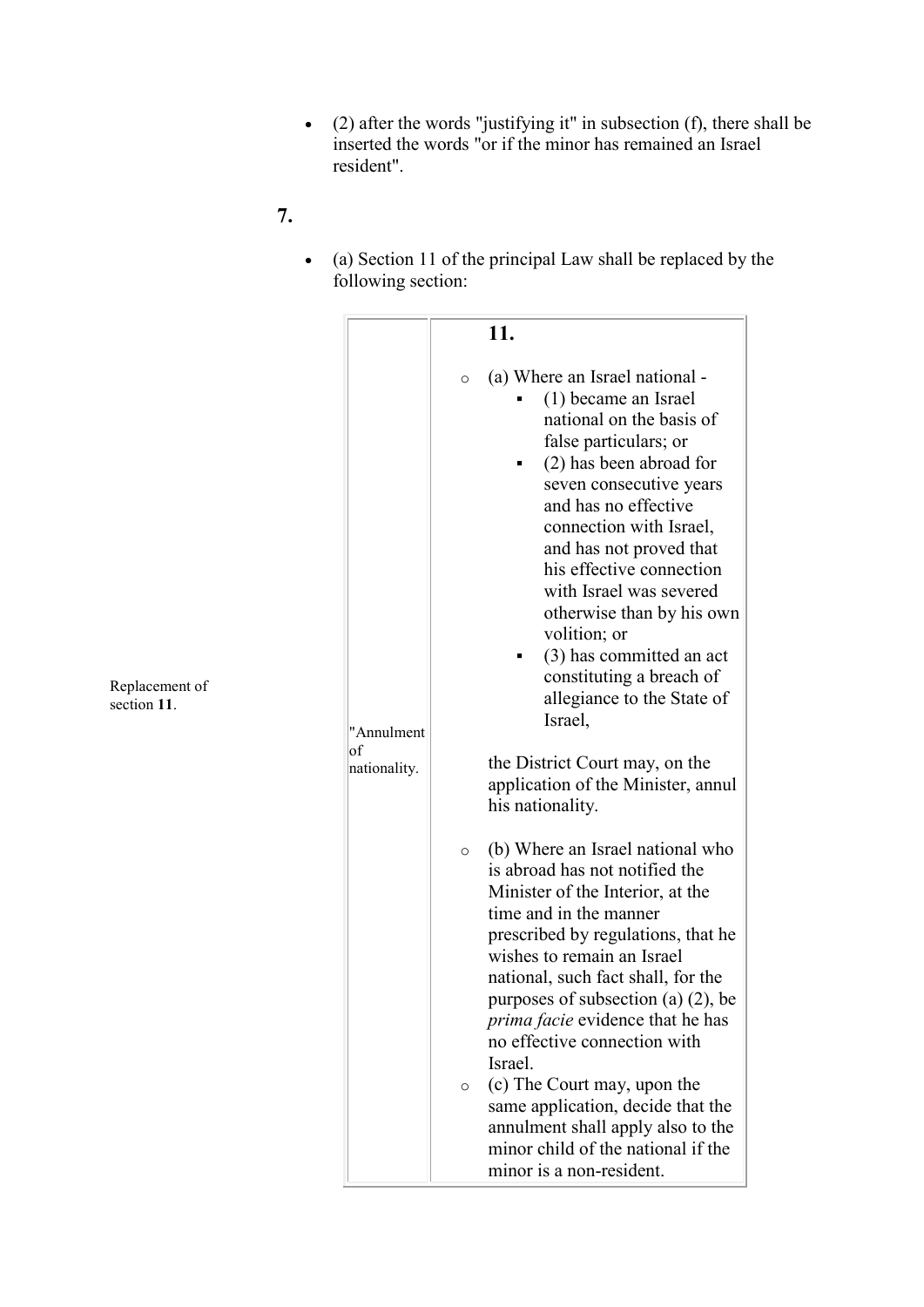| (d) Israel nationality terminates<br>$\circ$<br>on the day on which the<br>judgment annulling nationality<br>ceases to be appealable or on<br>such later day as the Court may<br>fix.<br>(e) A person's nationality shall<br>$\circ$<br>not be annulled under this section<br>until the Court has given him a<br>suitable opportunity to present<br>his arguments.". |  |  |
|----------------------------------------------------------------------------------------------------------------------------------------------------------------------------------------------------------------------------------------------------------------------------------------------------------------------------------------------------------------------|--|--|
|                                                                                                                                                                                                                                                                                                                                                                      |  |  |

## **8.**

•

- (a) This Law shall come into force on the 9th Tishri 5729 (1st October, 1968).
- (b) The provisions of section 2 (c) (2) of the principal Law in the form enacted by this Law, shall apply to a person who immigrated as an *oleh* or received an *oleh's* certificate on or after the 9th Tishri, 5729 (1st October, 1968).

## **9.**

- (a) Where by reason of a declaration made by an Israel resident under section 2 (c) (2) of the principal Law before the coming into force of this Law, Israel nationality has not been conferred upon him -
	- $\circ$  (1) he may, in the period between the coming into force of this Law and the 12th Nisan, 5729 (31st March, 1969) give notice to the Minister of the Interior that he annuls such declaration ;
	- o (2) the Minister of the Interior or a person empowered by him in that behalf may, in the same period, annul such declaration if it has been proved to his satisfaction that it was made erroneously.
- (b) A person whose declaration has been annulled under subsection (a) shall, notwithstanding anything provided in the principal Law, become an Israel national by virtue of return on the day of the annulment.
- (c) Annulment of a declaration under subsection (a) confers Israel nationality by virtue of return also upon a minor who was included in the declaration provided that on the day of the annnulment he is still a minor and an Israel resident. Where the declaration by only one parent has been annulled, the provision of this subsection shall apply if that parent is entitled to have sole possession of the minor or if the other parent has given his

Temporary provisions.

Commencement.